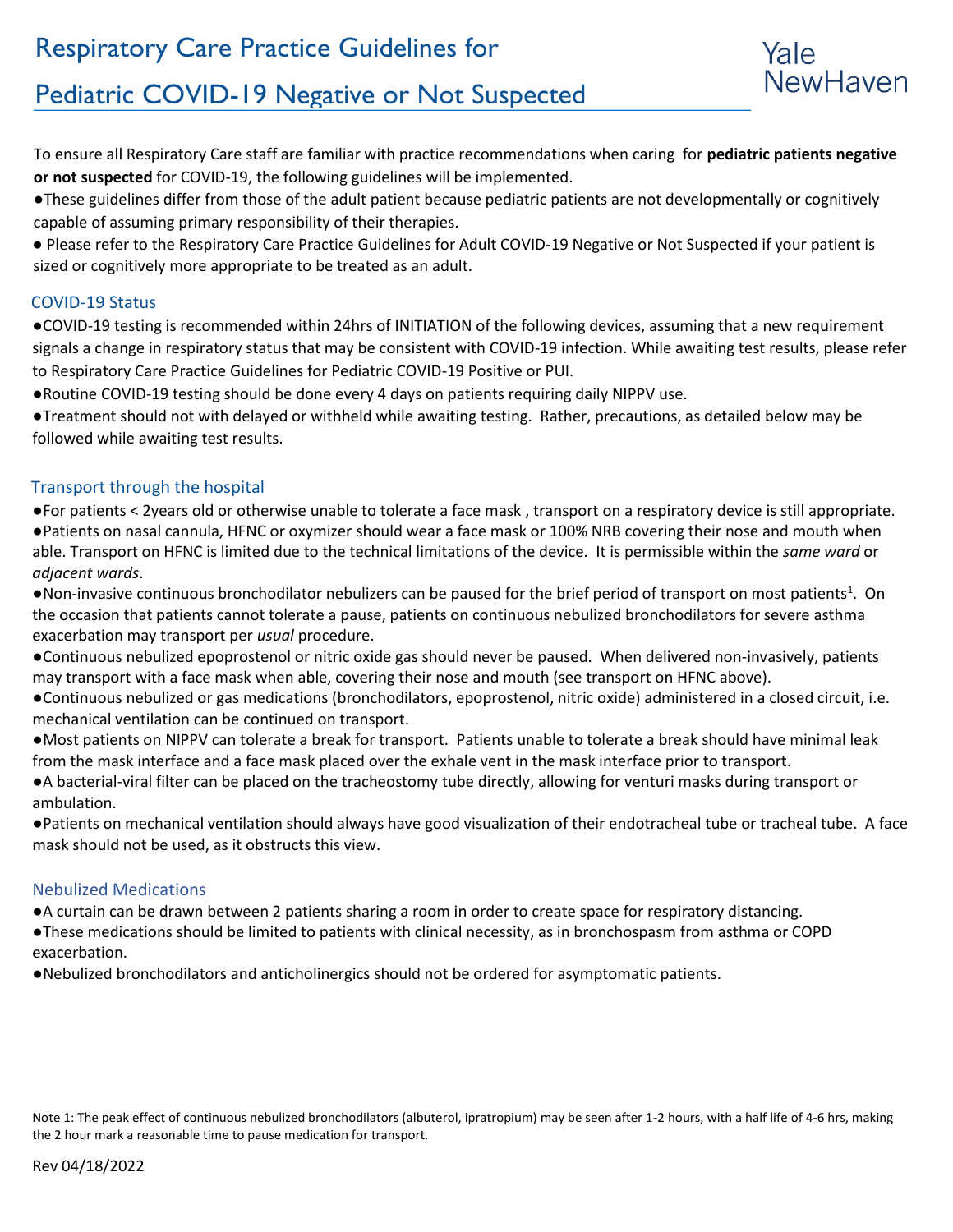## Oxygen Nasal Cannula / Oxymizer

●Patients wearing nasal cannula (age ≥ 2) that are able to tolerate a face mask should be encouraged to use it when HCP are present.

●Oxymizer use is reserved for COVID positive patients transitioning off (descalating) from HFNC device. For COVID negative patients, it is reserved for patients that are already using an oxymizer at home or comfort measures (CMO) / hospice care. ●HCP should maintain arms length whenever possible.

#### High Flow Nasal Cannula Device (HFNC)

●Nasal prongs should be placed, evaluated for good fit and face mask<sup>1</sup> placed prior to starting flow.

- ●Nasal prongs must be well seated in the nares with **minimal leak**.
- ●Patients wearing HFNC (age ≥ 2) that are able to tolerate a face mask should be encouraged to use it when HCP are present.
- ●HCP should maintain arms length whenever possible.

## Non-Invasive Positive Pressure Ventilation (NIPPV=BIPAP or CPAP)

#### **Acute Respiratory Failure** - defined by *new* use or increased use of NIPPV

- ●Acute Hypercarbic Respiratory Failure consider intubation if unable to stabilize at maximum settings
- ●Acute Hypoxemic Respiratory Failure –consider intubation if unable to stabilize at maximum settings
- ●**Maximum Settings**: IPAP 25 cm H2O and EPAP 15 cm H2O.

#### **Chronic Respiratory Failure on NIPPV at home**

- ●Home machines and home interface devices (i.e. nasal mask, face mask) are permitted when hospital machines/interfaces are not tolerated by patient. An order for "patient owned equipment" (NIPPV order set) must be placed.
- ●Higher settings indicate patients have acute respiratory failure (see above).

●**ALL patients on NIPPV are required** to have a **clinical assessment** within 2 hrs to determine either continuance of NIPPV or advancement to intubation.

●**Good mask seal** must be ensured. Consider sedation to improve mask tolerance. Consider alternate mask interfaces (full face mask) Leaks >20% should be reported to respiratory supervisor and provider.

●ALL NIPPV will be set up with a **filtered circuit on the expire valve** 

●HCP should keep their face and body to the side of the patient's mouth or nose to avoid direct alignment to the path of coughing.

## Suctioning / Physiotherapy

●Chest Physiotherapy (vest or manual percussor), Cough assist device and OPEP (Acapella/Aerobika) are indicated in patients with cystic fibrosis, bronchiectasis and neuromuscular disorders. For patients that do not have these diagnosis, application of these therapies should be reserved for patients with clinically significant indications. Please see the Respiratory Care Guidelines for Cystic Fibrosis for guidance on safe practice . HCP should maintain arms length when administering and minimize time in the room afterwards.

●Nasotracheal/open suctioning - HCP should maintain arms length when administering and keep their face and body to the side of the patient's mouth or nose to avoid direct alignment to the path of coughing.

#### Patient's Home Equipment

●Chronic respiratory failure on a home ventilator or NIPPV often require a hospital devices to manage their acute condition. If their reason for hospitalization does not involve a respiratory change, they may opt to continue their home ventilator or NIPPV use. An order for patient owned equipment must be placed.

## Tracheostomy Tube

●Standard humidification delivery system should be maintained (per institution).

●During suctioning, HCP should maintain arms length when administering and keep their face and body to the side of the patient's mouth and trach to avoid direct alignment to the path of coughing.